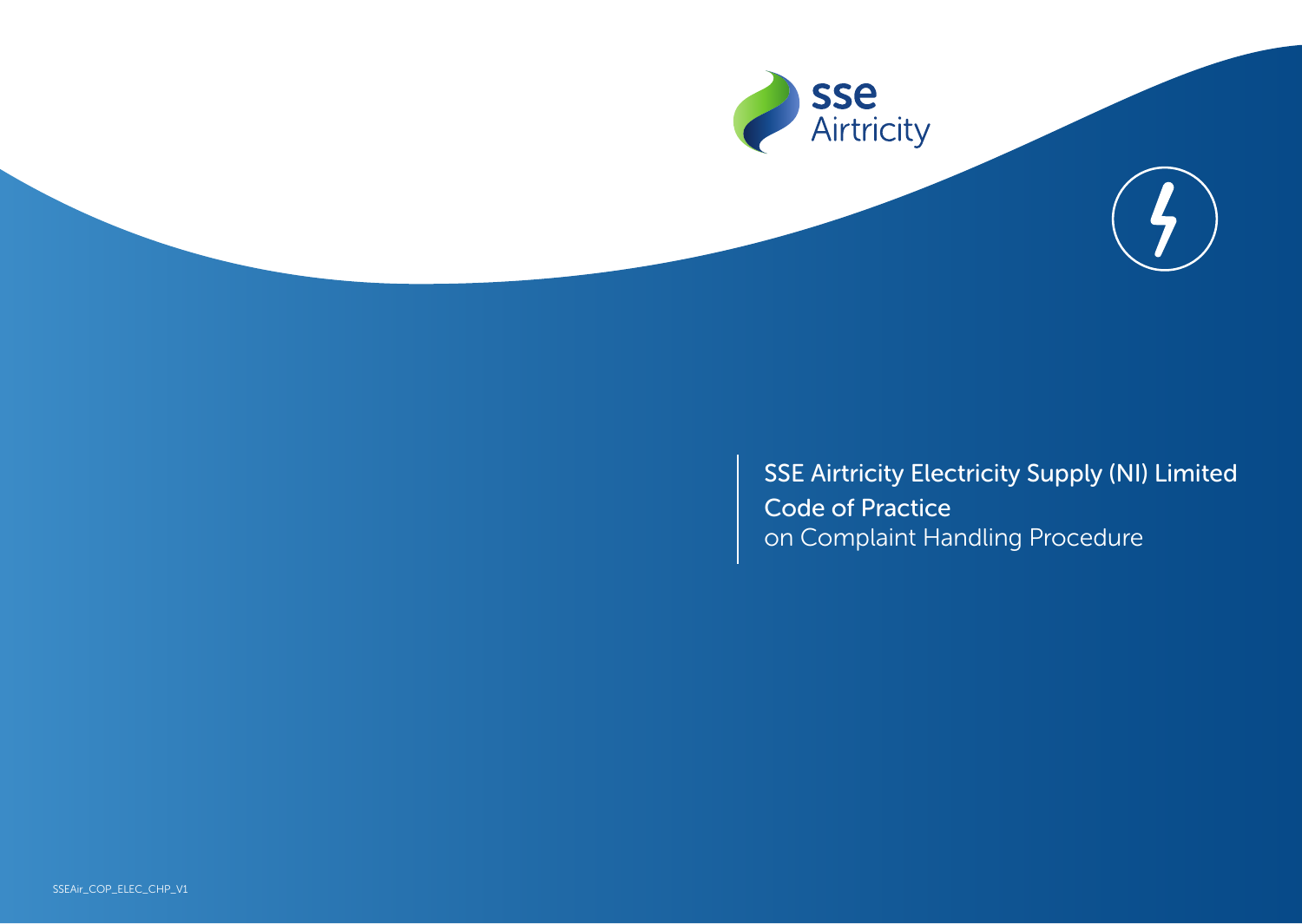This Code of Practice outlines the standards of service you can expect from us if you have a complaint.

Pillet A

October 2020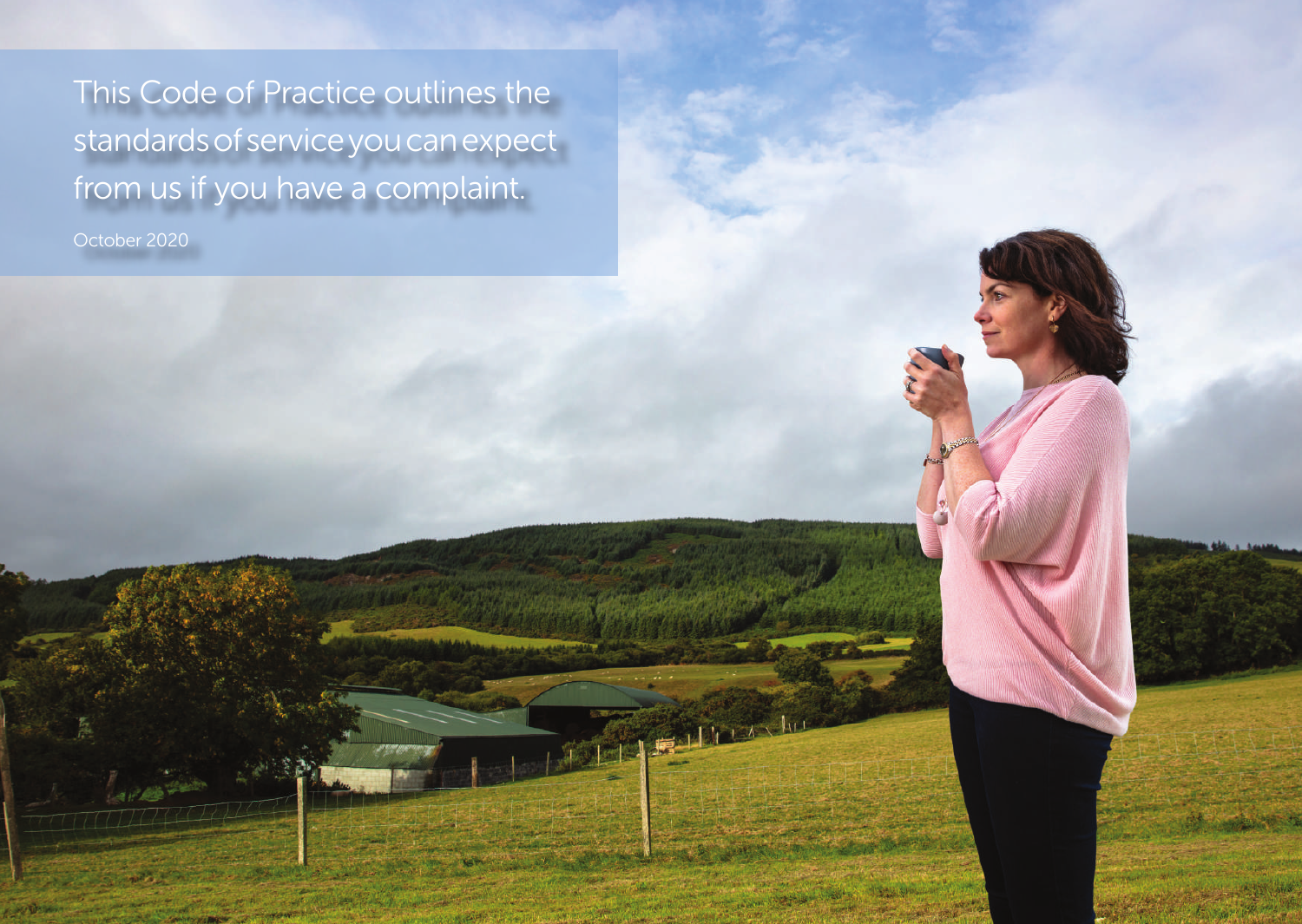

At SSE Airtricity, we're committed to offering the very best in customer service. We aim to get it right first time, every time. However, we recognise sometimes things do go wrong. If this happens, we'll always deal with you openly and fairly to put things right. This code of practice covers both domestic and non-domestic customers.

# Definition of a Complaint

For the purposes of this Code of Practice a complaint is:

"The expression (through various possible channels: letter, email, phone call or physical claim) of a person's dissatisfaction".

## Making a Complaint

You can make a complaint free of charge. The quickest way to get a resolution to your complaint is to get in touch with our Customer Service Team.

#### Home Energy



Phone: 0345 601 9093 Monday to Friday 8am to 8pm (calls charged at local rate)

Email: complaints@sse.com

#### Webchat: www.sseairtricity.com/uk/home

Monday to Friday 8am to 8pm, Weekends and Bank Holidays 10am to 6pm

Post: SSE Airtricity Energy Supply (NI) Limited, 3rd Floor Millennium House, 25 Great Victoria Street, Belfast, BT2 7AQ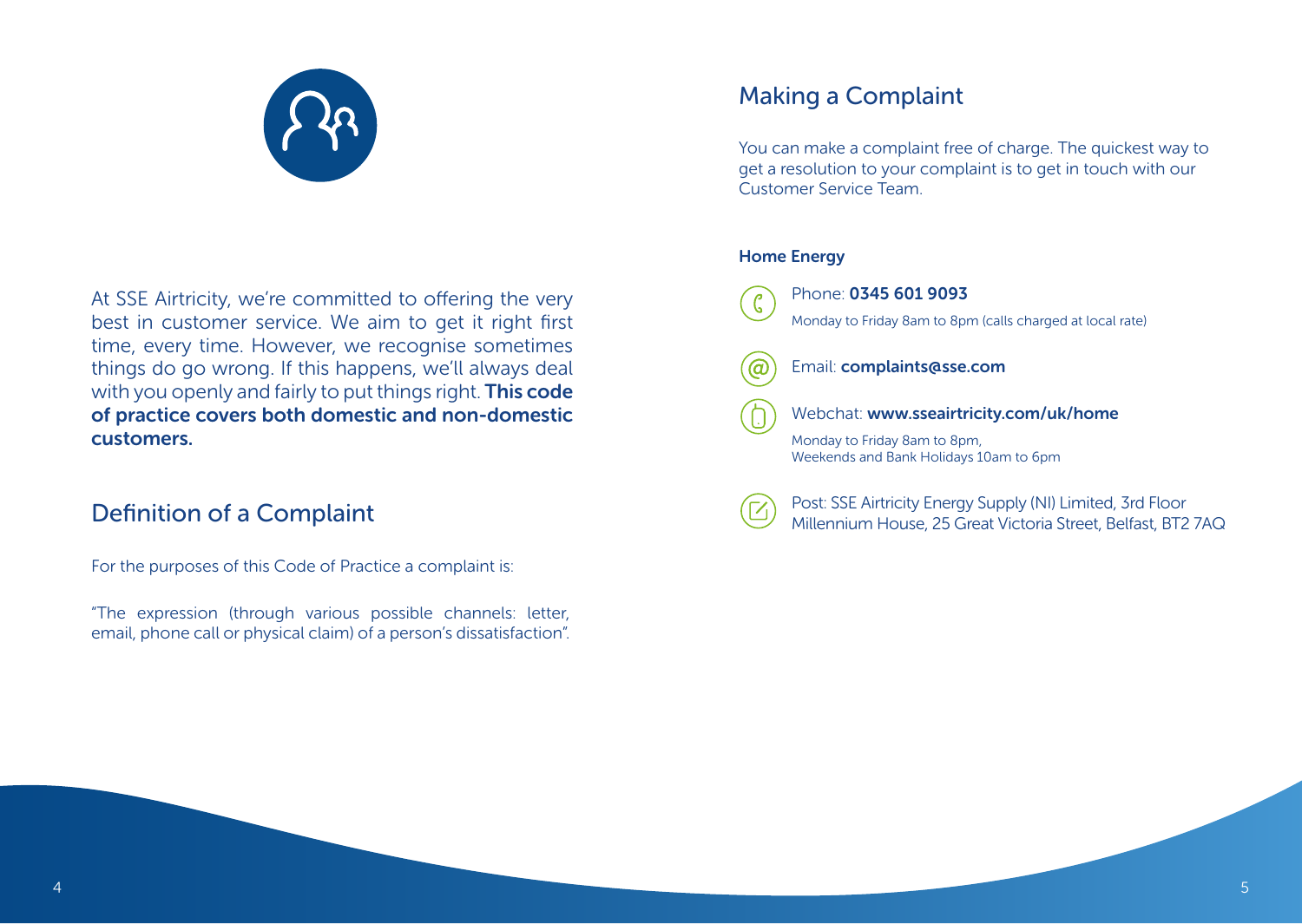#### Business Energy

Phone: 0345 266 1787

Monday to Friday 9am to 5.30pm (calls charged at local rate)

Email: complaints@sse.com

Webchat: www.sseairtricity.com/uk/business

Monday to Friday 9am to 5.30pm

Post: SSE Airtricity Energy Supply (NI) Limited, 3rd Floor Millennium House, 25 Great Victoria Street, Belfast, BT2 7AQ

Please provide us with as much information as possible when making your complaint. We want to fully understand what's gone wrong. This is to make sure we get the right person handling your complaint, so we can investigate and resolve it as soon as possible.

#### Please include;

- your account number or MPRN
- a summary of your complaint
- a preferred contact number/method of contact
- and a convenient time to contact you.

If you're of pensionable age, disabled or chronically sick or if you have individual needs and require assistance to help you make a complaint, or if you are making a complaint on such person's behalf, please let us know, so we can take the right steps to resolve your complaint promptly.

## What We'll Do

2

3

6

- We'll record details of your complaint, such as: the date of the complaint, a summary of it, and do everything we can to resolve it quickly and effectively, usually on the same day. We take note of any advice given to you or action taken, and whether the complaint was resolved, and if so, an explanation of why it is deemed resolved and when, so we can easily track your complaint, if needed. 1
- If we aren't able to resolve your complaint there and then, we'll acknowledge your complaint via phone, email or by post within 5 working days from the date the complaint was received. We will aim to provide a substantive response to your complaint as quickly as possible, but this may take up to 10 working days.
- If your complaint takes longer to resolve, we'll contact you regularly to keep you informed, but it won't exceed 3 months. If you need an update on what's happening, or to give us more information about an existing complaint, just get in touch with our Customer Service Team.
- When resolving your complaint, we may issue an apology, an explanation of what happened, take the appropriate action or award reimbursement and/or compensation in appropriate circumstances. 4
- Our aim is that our response will resolve your complaint first time. However, if you aren't satisfied with our response, you can ask for your complaint to be reviewed by a Customer Service Manager. Your complaint will still be resolved within the timeframe mentioned above. 5

If your complaint remains unresolved, we will take note of when you were advised that you can take your complaint further, to The Consumer Council.